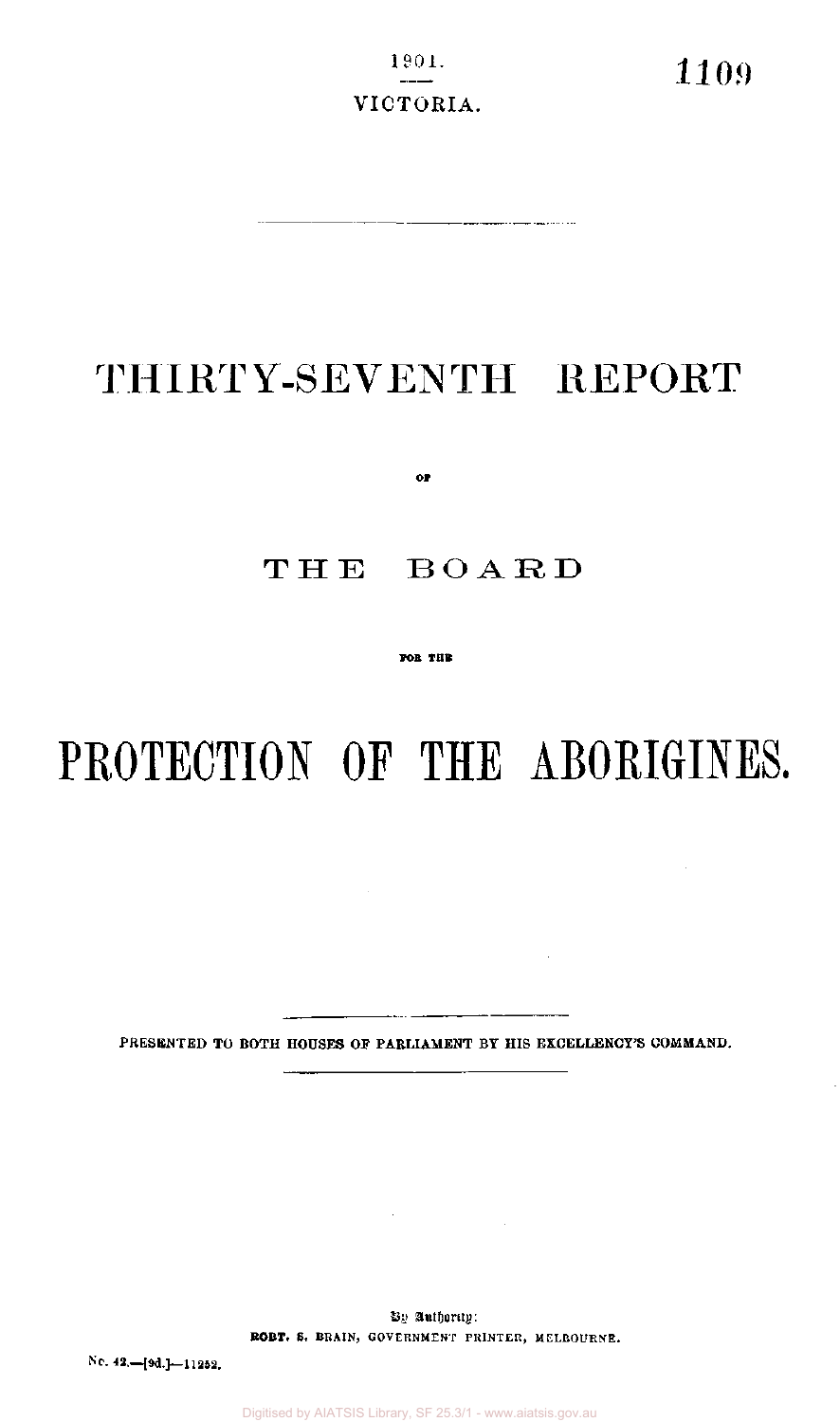**11!"** 

#### MEMBERS OF THE BOARD FOR THE PROTECTION OF ABORIGINES

The Hon. the Chief Secretary, Chairman.

C. M. Officer, Esq., Vice-Chairman.

W. Anderson, Esq.

E. H. Cameron, Esq , M.L.A.

F. R, Godfrey, Esq.

A. A. C. Le Souef, Esq.

A. Morrison, Esq., M.A., LL.D.

W. E. Morris, Esq.

Revd. F. A. Hagenauer, General Inspector and Secretary.

|                                                  |         |           |          |        | APPROXIMATE COST OF REPORT. |                      |                  | £ a. d. |  |
|--------------------------------------------------|---------|-----------|----------|--------|-----------------------------|----------------------|------------------|---------|--|
| Preparation-Not given.<br>Printing (\$10 copies) | $\cdot$ | $\cdot$ . | $\sim$ 4 | $\sim$ | $\bullet$                   | $\ddot{\phantom{1}}$ | $\therefore$ 900 |         |  |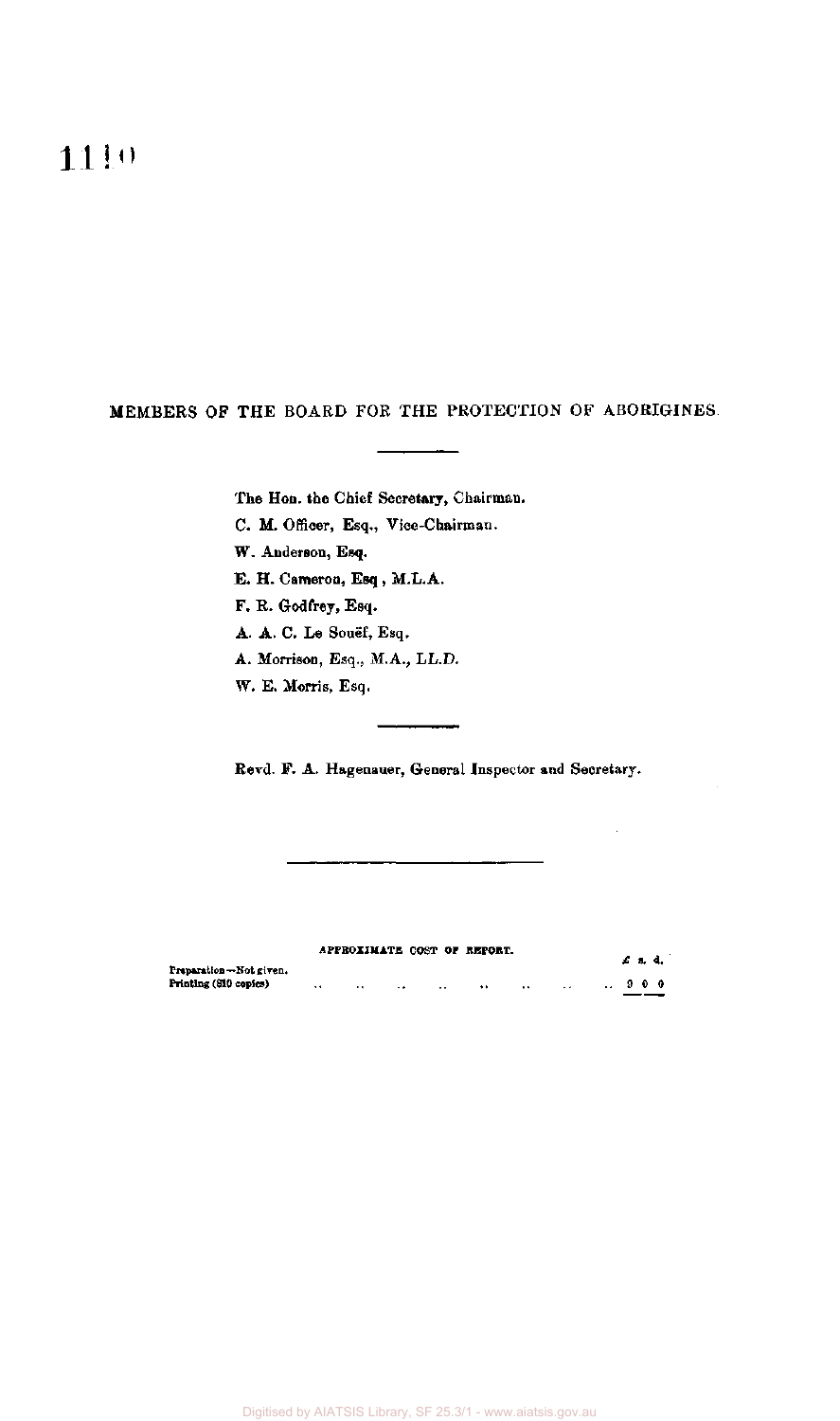## REPORT.

#### 3rd September, 1901.

MAY IT PLEASE YOUR EXCELLENCY,

The Board for the Protection of Aborigines do themselves the honour to submit for Your Excellency's consideration this, their Thirty-seventh Report on the condition of the Aborigines of this State, together with the reports of managers of the various stations, and accounts for the last financial year, which have been duly certified by the Commissioners of Audit on the accompanying balance-sheet.

1. The Board have held twelve ordinary and one special meeting during the past year.

2. The number of Aborigines and half-castes under certificates who have resided, or are belonging to, the stations and different depots has considerably decreased, as shown by the reports of managers, and is now as follows:—

|             |                                  |           |          | Lowest Number. |          | Total Number. |
|-------------|----------------------------------|-----------|----------|----------------|----------|---------------|
| Coranderrk  |                                  |           |          | <br>65         |          | 78            |
| Condah      |                                  | $\cdots$  |          | <br>35         |          | 47            |
| Ramahyuck   | $\cdots$                         |           | $\cdots$ | <br>53         |          | 60            |
| Lake Tyers  |                                  | $\ddotsc$ |          | <br>43         |          | 55            |
| Ebenezer    | $\cdots$                         |           |          | <br>16         | $\cdots$ | 40            |
| Framlingham |                                  |           |          | <br>26         | $\cdots$ | 26            |
|             | Industrial Schools and Orphanage |           |          | <br>           |          | 12            |
| Depôts      | <br>                             |           |          | <br>89         |          | 89            |
|             |                                  |           |          |                |          |               |
|             | Total                            |           |          | <br>           |          | 407           |
|             |                                  |           |          |                |          |               |

It may be of interest in connexion with the foregoing statement to explain that there are a number of Aborigines who have a right to live on the stations and receive their supplies, but who prefer at times to lead a wandering life.

3. The returns of marriages, births, and deaths on the different stations and dep6ts have been as follows during the past year:—

|                    |          |          |              | Matriages. |          | Dirths. |          | Deaths. |
|--------------------|----------|----------|--------------|------------|----------|---------|----------|---------|
| Coranderrk         |          |          | <br>         |            |          |         | $\cdots$ | 2       |
| Condah             | $\cdots$ |          | <br>         | 1          |          | 2       | $***$    |         |
| Ramahyuck          |          |          | <br>$\cdots$ | $4 + 4$    |          |         |          | 1       |
| Lake Tyers         |          |          | <br>         |            | $\cdots$ | 2       |          | 3       |
| Ebenezer           | $\cdots$ |          | <br>         |            | $\cdots$ |         |          |         |
| $\mathbf{D}$ epôts | $***$    | $\cdots$ | <br>         |            |          |         |          | 2       |
|                    |          |          |              |            |          |         |          |         |
|                    |          | Total    |              |            |          | 6       |          | 9       |
|                    |          |          | <br>         |            |          |         |          |         |

4. Careful attention has been given at all times to the selection of rations, blankets, clothes, and other comforts, with the required medical assistance, to the Aborigines and those half-castes who hold the Board's certificate in compliance with the regulations under which assistance can be given.

5. The usual visits to all the stations and depots, by the General Inspector and members of the Board, have again produced excellent results on the stations, and also to those blacks who live near the depots at different places throughout the State of Victoria.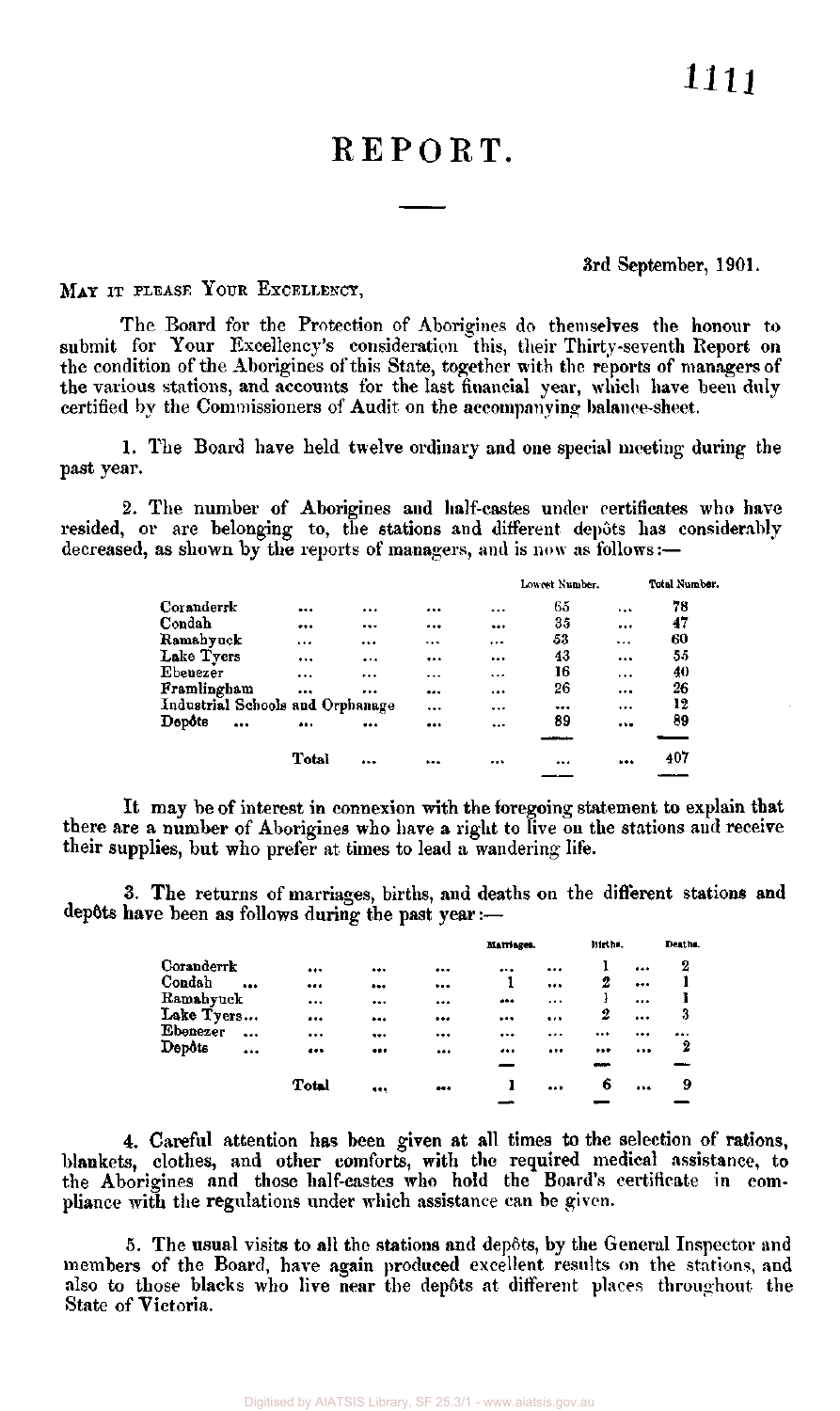6. The various reserves under the Board's management are as follows :—

| Coranderrk<br>Condah<br>Ebenezer<br>Lake Tyers | <b>SALE</b><br>$\cdots$<br>$\cdots$<br>$\cdots$ | $2,400$ acres<br>$\ldots$ 2,000<br>$\ldots$ 1,600<br>$\dots$ 4,000 | Ramabyuck<br>$\cdots$<br>Framlingham<br>Colac $\ldots$<br>$\cdots$<br>Lake Moodemere | $\cdots$<br>$\bullet$ + + $\bullet$<br>$\cdots$ | 800 acres<br>$\ldots$ 548 $\ldots$<br>40.<br>8.<br>$\sim$ |
|------------------------------------------------|-------------------------------------------------|--------------------------------------------------------------------|--------------------------------------------------------------------------------------|-------------------------------------------------|-----------------------------------------------------------|
|                                                |                                                 |                                                                    |                                                                                      |                                                 |                                                           |

The small reserve near Ballarat has been closed during the past year, and the land handed back to the Department of Lands, as all the Aborigines of that district are now dead.

7. The funds granted by Parliament for the use of the Aborigines have been carefully and liberally administered, but through the gradual decrease of the pure blacks, and the merging of the half-castes with the general population of Victoria, the amount of the vote has been greatly reduced, as will be observed from the following financial statement; and, of the sum voted for last year, £595 7s. 3d. has been unexpended, and lapsed to the Treasury, and £326 10s. l1d. from produce was paid into the revenue, as shown in the table below: $\rightarrow$ 

| Year.             |                                                             | Amount Voted.             | Amount expended (inclusive<br>of Income from Produce). | Amount Lapsed.       | Revenue paid into the<br>Treasury. |  |  |  |
|-------------------|-------------------------------------------------------------|---------------------------|--------------------------------------------------------|----------------------|------------------------------------|--|--|--|
|                   |                                                             | £<br>- d.<br>8.           | d.<br>£<br><b>S.</b>                                   | £<br>s. d.           | £<br>d.<br>s.                      |  |  |  |
| 1891              | $\cdots$                                                    | 8,883<br>0<br>$\bf{0}$    | 6,692<br>5<br>4                                        | 190 15<br>6          | 1,051<br>3<br>5                    |  |  |  |
| 1892              |                                                             | 7,800<br>$\mathbf 0$<br>0 | 6.745<br>6                                             | 5<br>1.154 13        | 1,124<br>3                         |  |  |  |
| 1893              | $\bullet$ .<br><br><br><br><br><br><br><br><br><br><br><br> | 6,788<br>0<br>0           | 6,057<br>10/10                                         | 1,208 19             | 487<br>3<br>0                      |  |  |  |
| 1894              |                                                             | 5,600<br>$\bf{0}$<br>0    | 6.091<br>6                                             | 12<br>3<br>2         | 2<br>414<br>н                      |  |  |  |
| 1895<br>$\ddotsc$ | $\cdots$                                                    | $\bf{0}$<br>5.630<br>0    | 5.934<br>11<br>5                                       | 114<br>$\Omega$<br>3 | 560 15<br>4                        |  |  |  |
| 1896              |                                                             | 5,501<br>$\theta$<br>0    | 5.812<br>11<br>4                                       | 2<br>9<br>41         | 409 10<br>6                        |  |  |  |
| 1897              | $\cdots$                                                    | 5,497<br>$\theta$<br>0    | 9<br>5.913<br>15                                       | 12<br>89             | 442<br>11                          |  |  |  |
| 1898              |                                                             | 5,515<br>0<br>0           | 5,989<br>8<br>10                                       | 5<br>2<br>68         | 215<br>-10<br>0                    |  |  |  |
| 1899<br>$\ddotsc$ | $\cdots$                                                    | 5,523<br>$\theta$<br>0    | 17<br>5.080<br>$\theta$                                | 2<br>8<br>442        | 291 14                             |  |  |  |
| 1900              | $\cdots$                                                    | 5,485<br>0<br>0           | 0<br>4.855<br>5                                        | 639<br>19<br>8       | 181 14<br>-0                       |  |  |  |
| 1901              |                                                             | $\bf{0}$<br>5,300<br>0    | -3<br>5,172<br>7.                                      | 7<br>-3<br>595.      | 326 10 11                          |  |  |  |

STATEMENTS OF AMOUNTS VOTED BY PARLIAMENT FROM 1891 TO 1901.

8. The following table gives particulars (1) of the total expenditure on each station\*, (2) the net income of each†, and (3) the actual cost of each :—

1900-1901.

| Station.             |          | Total Expenses from the Vote. |       | Net Income. |                    | Actual Cost. |                   |             |     |
|----------------------|----------|-------------------------------|-------|-------------|--------------------|--------------|-------------------|-------------|-----|
|                      |          |                               | £     | \$.         | $\boldsymbol{d}$ . | £            | $\mathbf{s}$ , d. | £<br>s. d.  |     |
| Coranderrk           |          |                               | 1,139 |             | 6                  |              | 316 10 11         | 16<br>822   |     |
| Condah<br>$\cdots$   | $$       |                               | 548   |             |                    | 244 19       | 14                | 6<br>793    | -84 |
| Framlingham          | $\cdots$ |                               | 251   | 17          | 9                  | 10           | 0<br>0            | 17<br>241   | 9   |
| Ebenezer             | $\cdots$ |                               | 323.  | 12          | -0                 | 88 17        | 9                 | 412<br>9    | 9   |
| Lake Tyers           | $\cdots$ |                               | 557   | 13          | -3                 | 99.          | 14<br>2           | 657         | ā   |
| Ramahyuck            |          |                               | 746   | 9           | $\bf{0}$           | 34           | 3<br>6            | 0<br>781    | 5   |
| Melbourne and Depôts |          |                               | 1,137 | 5           | 8                  |              | $\cdots$          | 5.<br>1,137 | -8  |

9. The system of training boys on the farm at Bayswater, and girls at the home for domestic service, has been working remarkably well. All the children already transferred are happy in their new surroundings, and there seems every prospect of their becoming useful members of the community. The members of the Board are very pleased to co-operate with Mr. Millar, the head of the Department for Neglected Children, and are gratified to be able to confirm what is stated in the paragraph copied from Mr. Millar's report for the year 1900 as to the advantage derived<br>by the half-caste children with whom the Board have to deal. Mr. Millar's stateby the half-caste children with whom the Board have to deal. ment is as follows :—

*Aboriginal Children.*—The Aborigines Board has for some years past been in the habit under their Act of from time to time transferring half-caste children who were orphans to this Department, in order that they might have the advantages of being dealt with in the same way as the other wards of the State, and with such satisfactory results that, after very mature and careful consideration, it was deemed

> **\* All station accounts are duly audited at the end of each financial year, All income from Coranderrk and Framlingham it paid into the Treasury. AIATSIS Library, SF**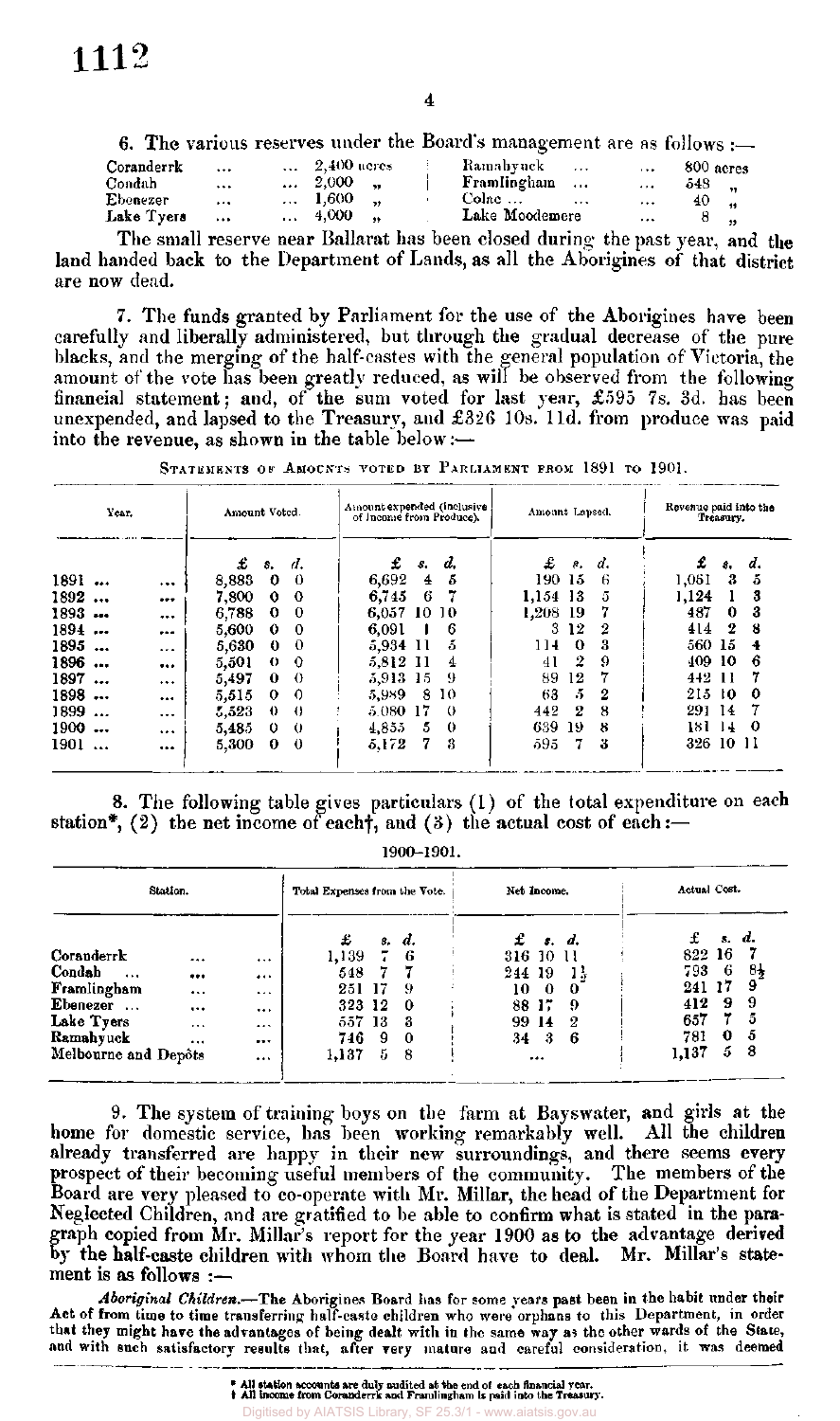desirable, as far as possible, to send other suitable children, irrespective of their being orphans or otherwise. Consequently a modification of the regulations under the Aborigines Act was made to meet these special cases, and under it, ten children—two girls and eight boys—were transferred to this Department, and were disposed of as under. One girl was sent for a few months' training to the Albion Home, and then was placed in a carefully selected service home, where she is happy and contented, and is well reported upon by her mistress; the other was at once taken into the service of a lady and gentleman specially interested in her, and with whom she remained, giving every satisfaction, until they were leaving the State, when she was transferred to another employer, who is also able to speak well of her. Of the eight boys, five were sent for a time to the Bayswater Training Farm preparatory to their being found situations ; one went direct to the service of a clergyman to whom he was well known, and with whom I have every reason to believe he is doing well ; and one wa6, on the approval of the Inspector and Secretary of the Aborigines Board, allowed home on probation with his parents, they having left the Mission Station, and being reported to be in employment and to be living respectably. The eighth and last boy, I regret to say, died. He was in delicate health when received, and shortly after being sent to the Bayswater Farm developed consumption, which increased so rapidly that it was deemed desirable to send him to the " Austin Hospital," where he was attended with the utmost care to the last, and was visited by his mother and other relatives, who were brought from the Lake Condah Mission Station for the purpose. I have thought it might be of interest to thus show in detail how we disposed of the first ten children received under the new departure of the Aborigines Board, as I feel sure that it is a step in the right direction, seeing that it practically places at their disposal for the benefit of their wards the machinery of this Department, which has for so many years been in successful operation in dealing with and disposing of the ordinary wards of the State. And here I should like to add how pleased we are at being called upon to aid the Board in trying to solve what, I feel sure, they must have long felt to be an anxious and difficult problem, viz., how best to dispose of their young wards when paternal claims conflict with the higher welfare and interest of their children. While the mere fact of the transfer of these children to the Department constitutes them wards of the Secretary, I propose in dealing with them to largely avail myself of the expert knowledge of them possessed by the Board and its officers; and with a view to satisfying them that the children in whom they are so deeply interested are being well and kindly treated, I have thought it well to invite them and any of the respectable parents of the children to visit and satisfy themselves on this point. Some of the parents and officers have already done so, and have expressed themselves as being greatly pleased, which I felt sure they would be.

10. The Board desires to express again their pleasure that in the matter of education and moral and religious training the children have made fair progress, as will be observed from the reports of the different managers. The schools are all connected with the Department of Education, except Ramahyuck, which was closed some months ago, there being only twelve aboriginal children attending it. The Board, in the meantime, appointed one of the educated native women to carry on the school, which she does very well, until the Department may be able to take charge of it again. One of the half-caste boys from Coranderrk, who passed his examination as pupil teacher last year, has been appointed in that capacity to the State School at West Brunswick.

11. The Board would again urge the advisableness of giving up one or two of the present stations, and transferring the natives to others, thus concentrating the remaining blacks (who are rapidly diminishing in numbers) and tending to greater economy in management; but hitherto whenever a suggestion to that effect has been made the Board has met with no response from the Government, and with so much opposition in other quarters that their wishes have not been carried out.

I have the honour to be,

Your Excellency's most obedient servant,

C. M. OFFICER,

His Excellency Vice-Chairman.

The Lieutenant-Governor, Sir John Madden, K.C.M.G., &c., &c.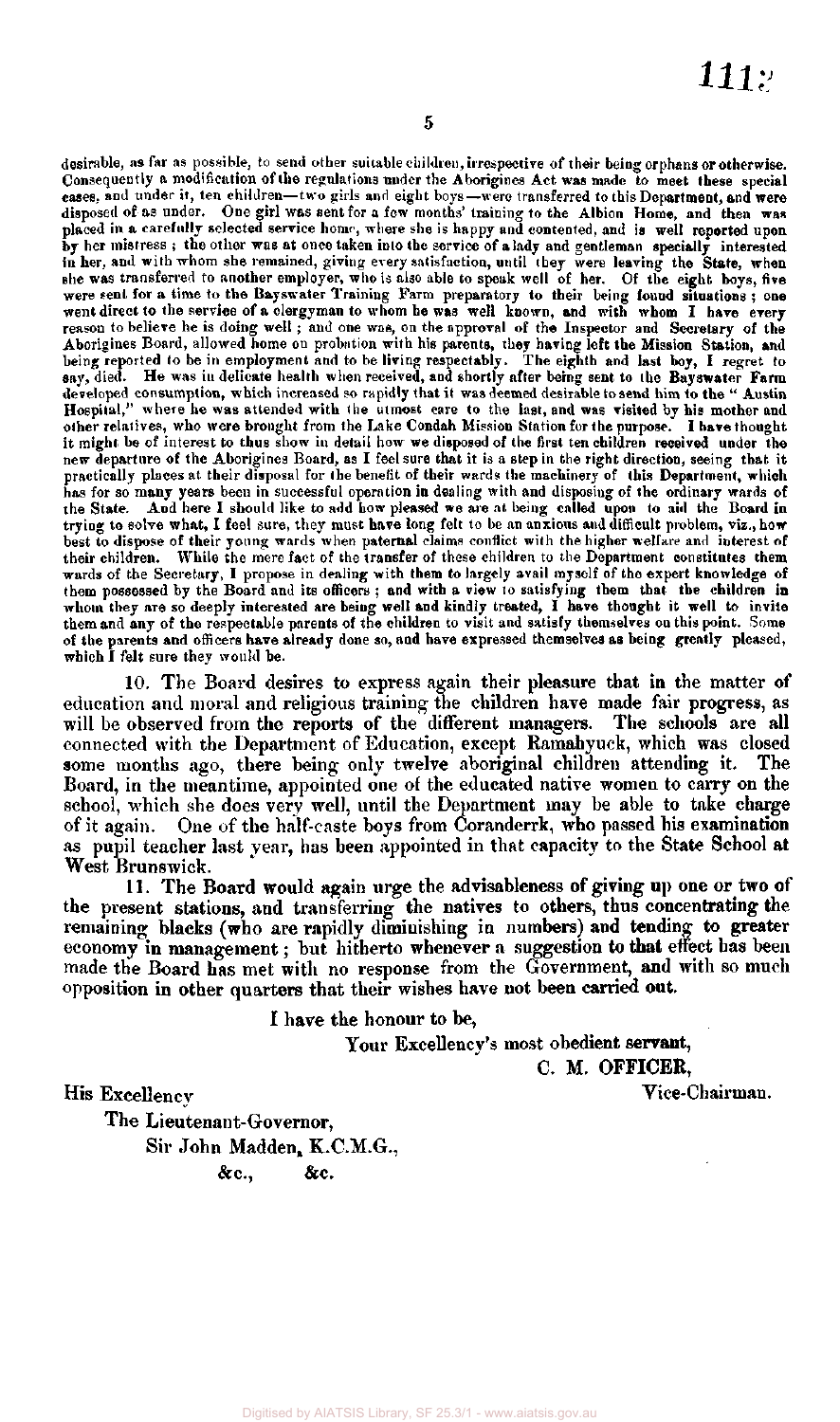## APPENDICES .

#### APPENDIX I.

#### Coranderrk Aboriginal Station, 1st July, 1901.

I have the honour to forward you my Annual Report of this station, and of the Aborigines connected with it, dating from the 1st July, 1900, to 30th June, 1901, as follows :-

1. The number of Aborigines attending and resident at the station for each month of the year has been as follows :—

| 1900.     |                      |           | Lowest<br>Number. Number. | Highest |  | 1901.    |           |                          |          | Lowest |          | Highest<br>Number. Number. |
|-----------|----------------------|-----------|---------------------------|---------|--|----------|-----------|--------------------------|----------|--------|----------|----------------------------|
| $J$ uly   | $\ddot{\phantom{1}}$ |           | 65<br>$\cdots$            | -69     |  | Jamary   |           | $\cdots$                 |          | 66     | $\cdots$ | - 67                       |
| August    |                      | $\bullet$ | 64<br>$\cdots$            | -64     |  | February |           | $\cdots$                 |          | 63     | $\cdots$ | 65                         |
| September |                      |           | 65<br>$\cdots$            | -65     |  | March    | $\ddotsc$ |                          |          | 65     | $\cdots$ | -70                        |
| October - | 1.14                 |           | 62<br>$\cdots$            | -65     |  | April    | $\cdots$  | $1 + 4$                  |          | 66     | $\cdots$ | -70.                       |
| November  | $\cdots$             |           | 60<br>$\cdots$            | -64     |  | May      | $\cdots$  |                          | $\cdots$ | 65     | $\cdots$ | -75                        |
| December  | $\cdots$             |           | 62.                       | -64     |  | June     | $\cdots$  | $\overline{\phantom{a}}$ | $-115$   | 63.    | $\cdots$ | -65                        |
|           |                      |           |                           |         |  |          |           |                          |          |        |          |                            |

The total number now belonging to the station is 78.

2. (a) Marriages during the year, *nil.* 

| $(b)$ TABLE OF BIRTHS. |  |
|------------------------|--|
|------------------------|--|

| Date.                                      | Sex.                 | Colour.                                               | Name.                                                                               | Parents' Name.                                  |
|--------------------------------------------|----------------------|-------------------------------------------------------|-------------------------------------------------------------------------------------|-------------------------------------------------|
| 12th December, 1900                        | F.                   | Black<br>$\ddots$<br>$\cdots$                         | Julia Annabella<br>$\sim$ $\sim$                                                    | (Eliza Fenton.<br>" Thomas Fenton.              |
|                                            |                      |                                                       | (c) TABLE OF DEATHS.                                                                |                                                 |
| Date.                                      | Sex.                 | Colour.                                               | Name.                                                                               | <b>Cause of Death.</b><br>Age.                  |
| 21st November, 1900<br>21st December, 1900 | М.<br>$\mathbf{F}$ . | Black<br>$\ddotsc$<br>Black<br>$\ddotsc$<br>$\ddotsc$ | Peter Foster<br>$\ldots$ Measles $\ldots$<br>Pneumonia . <i></i><br>  Polly Terrick | $***$<br><br>62<br>$\sim$ 1 $\times$<br>$+ + +$ |

3. Religious services have been regularly held for the people every Sunday, and also every morning during the week days, and have always been well attended. Mrs. Shaw and my daughters have also carried on the Sunday school for the boys and girls; and it is pleasing to note the good and regular attendance of the children.

4. During the week days all children of school age attend the State school, about 1 mile from the station, and, I am pleased to say, continue to make good progress in all the subjects taught. In this connexion it is worth of note that one of the half-caste boys has recently passed the examination for a pupil teacher, and is now employed as such in one of the State schools in the Education Department.

5. Our reserve of land for the station consists of 2,000 acres, and is divided into a number of paddocks (12), varying in size from 6 to about 300 acres each. We cultivate some 40 acres of oats, wheat, potatoes, and hops, and I am very thankful to be able to report that our hop crop, which is the most important and valuable of all, turned out really well, realizing once more the highest price for colonial hops in the market, viz., 1s. 5d per lb.

6. The stock of the station consists of the following :—Cows, 75 ; bulls, 2 ; heifers, 56 ; steers, *66;*  calves, 4; working bullocks, 6; horses, 13; total, 222 head. About 14 cows on average are milked daily for the use of the whole station ; every family being allowed to milk one or two cows for themselves if they wished to do so. Eighteen steers, 11 cows, and 1 calf have been killed for food. Cattle and produce of all kinds sold during the year have realized £316 10s. 5d., all of which has been paid into the Treasury.

7. The number of buildings remains the same as last year, viz., 25, and are occupied, as usual, with one or two exceptions : those occupied by the natives are well and cleanly kept. with one or two exceptions; those occupied by the natives are well and cleanly kept.<br>8. All the young and able-bodied men are expected to do all the work of the station, farm and

hop-garden, &c , for which they are paid a small amount monthly, besides the usual allowance of rations and clothing, &c. The women attend to domestic duties, and make mats and baskets for sale in their spare time. The boys and girls are taught, when not at school, to do such work as is useful for them.

9. The blacks, being now regularly supplied with beef or mutton, do not hunt much for native game as they have no need for it, and, moreover, there is not much to hunt for now except wild rabbits.

10. Some of the men every now and again still gel drink and are occasionally more troublesome in consequence. One European has been heavily fined during the year for supplying the blacks with intoxicating drink, and it would be well if a few more could be caught and dealt with in the same way.

11. There are no half-castes here who do not come under the operation of the Act, and any children that do as they grow up are required to go out and earn their own living among the white people, so it is only a question of time when they will all be merged into the general population.

12. In conclusion, I have once more to thank the Board for the good supply of food and clothing to this station, and you for your kind and prompt attention at all times to all matters affecting the wellbeing and comfort of the people.

I have the honour to be, Sir, Tour obedient servant,

The Rev. F. A. Hagenauer, B.P.A., Melbourne.

SIR,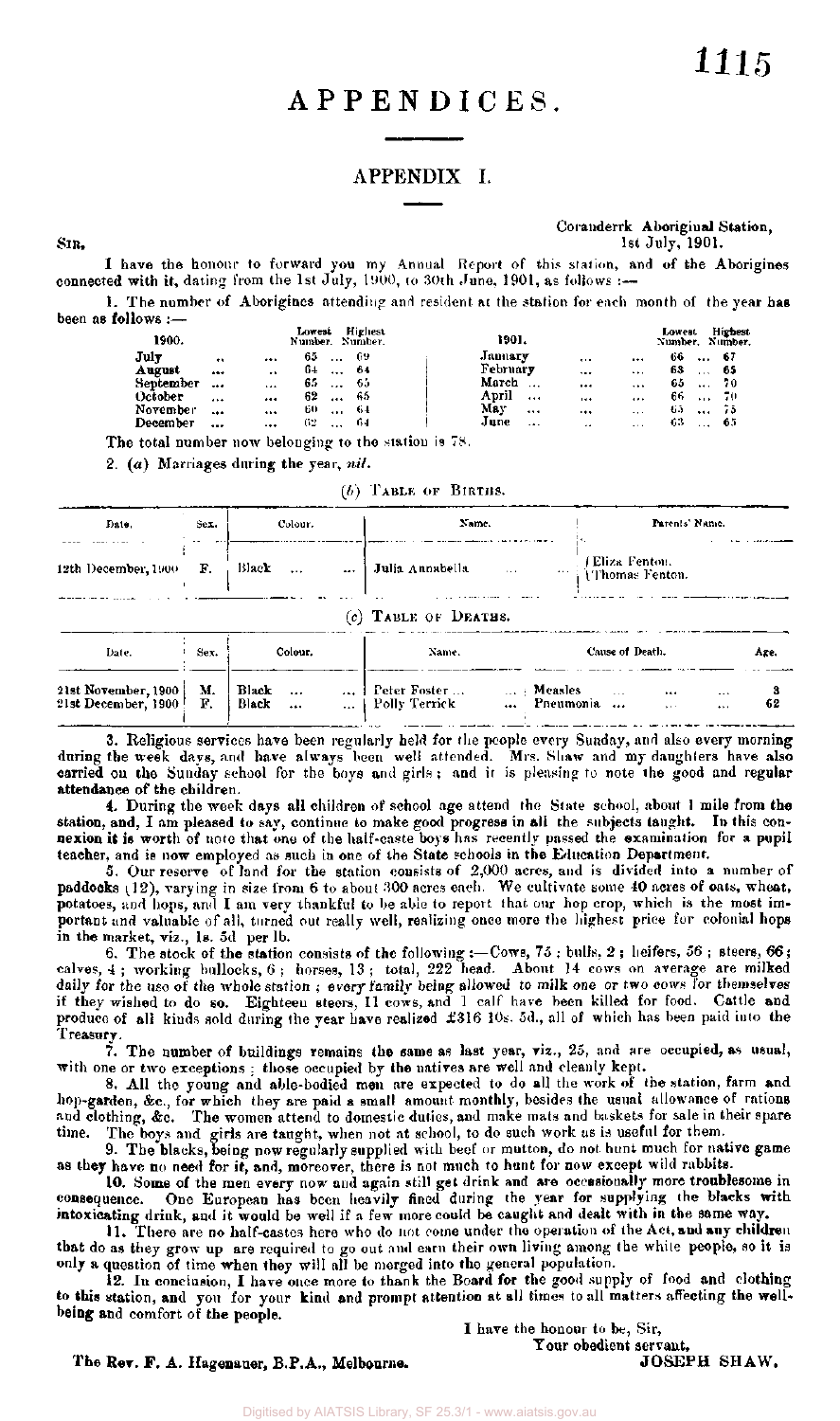#### APPENDIX II.

#### Mission Station, Lake Condah, SIR, 3rd July, 1901.

I have the honour to forward my Annual Report to you as requested.

1. The highest number resident on the station during the past twelve months was 39, the lowest 31, daily average, 35. Total number belonging to the station, 47.

 $\Omega$ 

**Date.** 

*(a)* **TABL E O F BIRTHS .** 

| Date.                                 | Sex.     | Colour.                        | Name.                                                                                      | Parents' Names.                                                                 |
|---------------------------------------|----------|--------------------------------|--------------------------------------------------------------------------------------------|---------------------------------------------------------------------------------|
| 1st August, 1900<br>21st August, 1900 | ғ.<br>М. | Black<br>$\cdots$<br>Black<br> | Louisa<br>$\ddotsc$<br>$\cdots$<br>$\cdots$<br><b>Wallace</b><br><br>$\bullet$<br>$\cdots$ | {Edward McDougall.<br>{Dinah McDougall.<br>} William Carter.<br>{ Agnes Carter. |

#### **(b) TABL E O F DEATHS .**

| Date.              | Sex. | Colour.   | Name.                    | Cause of Death.                       | Age.    |
|--------------------|------|-----------|--------------------------|---------------------------------------|---------|
| 4th December, 1900 | М    | Black<br> | <br><b>Thomas Willis</b> | <br>Cancer of Bladder<br><br>$\cdots$ | 75 ута. |

*(c)* MARRIAGE.

**Names.** 

1st April, 1901 Harry Hose, black, aged 56 years, to Marion Carmichael, black, aged 55 years.

3. Religious instruction was imparted daily, and regular church services were held twice every Sunday, as in former years. All the devotional meetings and services were well attended to by young and old.

4. The school was carried on as formerly by a teacher from the Education Department, and with satisfactory results.

5. Owing to a severe bush fire we lost almost all our fencing, as well as a great deal of grass for the stock. The reserve has, however, been fenced in again, under my supervision, by the natives, and both the labour and materials were paid for out of station income. The whole reserve is now fenced in with substantial post and seven wire fences, and subdivided into various paddocks.

6. In consequence of the scarcity of grass some stock had to be put out to graze elsewhere until the ground has sufficiently recovered from the effects of the fire.

7. As we were unable to muster, owing to the yards having being burned down, I can only give an approximate of the number of stock, viz., 75 head of cattle and about 650 sheep. All through the year the natives were supplied with beef and mutton from the station stock.

8. We had a good supply of vegetables and fruit for the use of the people, but as the ground dried up and got hard as soon as the water went down in the flat, we could not do any ploughing for hay and potatoes. I am glad to say, however, that some land is under cultivation with oats for hay.

9. The buildings on the station are the same as last year, viz., church, school, mission-house, store, stable, out buildings, and eighteen cottages. Some of the latter are occupied by the blacks—others are empty, as their former occupants (also black) have died.

10. The station income and expenditure were as follows :—

|  | 1900 to 1901. |  |
|--|---------------|--|
|  |               |  |

|                                                 | Інсоме,  |           | £    | -8.   | d.  | EXPENDITURE.                              | £    | 8.             |    |
|-------------------------------------------------|----------|-----------|------|-------|-----|-------------------------------------------|------|----------------|----|
| Cash balance<br>$\cdots$                        | $\cdots$ | $\bullet$ |      | 86 17 | 21  | General<br><br><br>                       | 87   | 15             | 94 |
| Wool and bark                                   |          | $\cdots$  |      | 90 12 | ā   | Fencing, wire, &c.<br><br>                |      | 43 17          |    |
| Hides and skins                                 |          |           |      | 8 IT  | - 2 | Wages<br><br><br>                         | 99   | 10 2           |    |
| $\operatorname{\mathbf{Stock}}$ $\dots$<br>1.14 |          | $\cdots$  | .10  | 0     | 0   | Stock<br>$\cdots$<br>$\bullet$            | 9.   | 0 <sub>0</sub> |    |
| Miscellaneous<br>$\cdots$                       |          |           | 8.   | 0     | - 0 | Miscellaneous<br><br>$\cdots$<br>$\cdots$ |      | 4153           |    |
|                                                 |          |           |      |       |     | Cash balance<br>110<br><br>               | 54   |                | 78 |
| Total                                           |          |           | £299 |       | 9ł  | Total<br><br>                             | £299 | 6              | 94 |

11. The principal work done was fencing, clearing ground, gardening, stockriding, &c.

12. The men are still fond of fishing and hunting, and ample time is allowed them to follow these pursuits when they like to do so.

13. Only one case of drunkenness came under my notice during the year. The offender who sold the drink to the aboriginal was prosecuted and fined.

14. The conduct of the people here was, on the whole, satisfactory, and their health good.

15. The rations which were supplied by tender, were liberal and of good quality ; so were also other supplies, for which I thank the Board on behalf of the natives.

I have the honour to be, Sir,

Your obedient servant,<br>J. H. STÄHLE.

**1900 to 1901.** 

8

The Rev. F. A. Hagenauer, General Inspector and Secretary, B.P.A., Melbourne.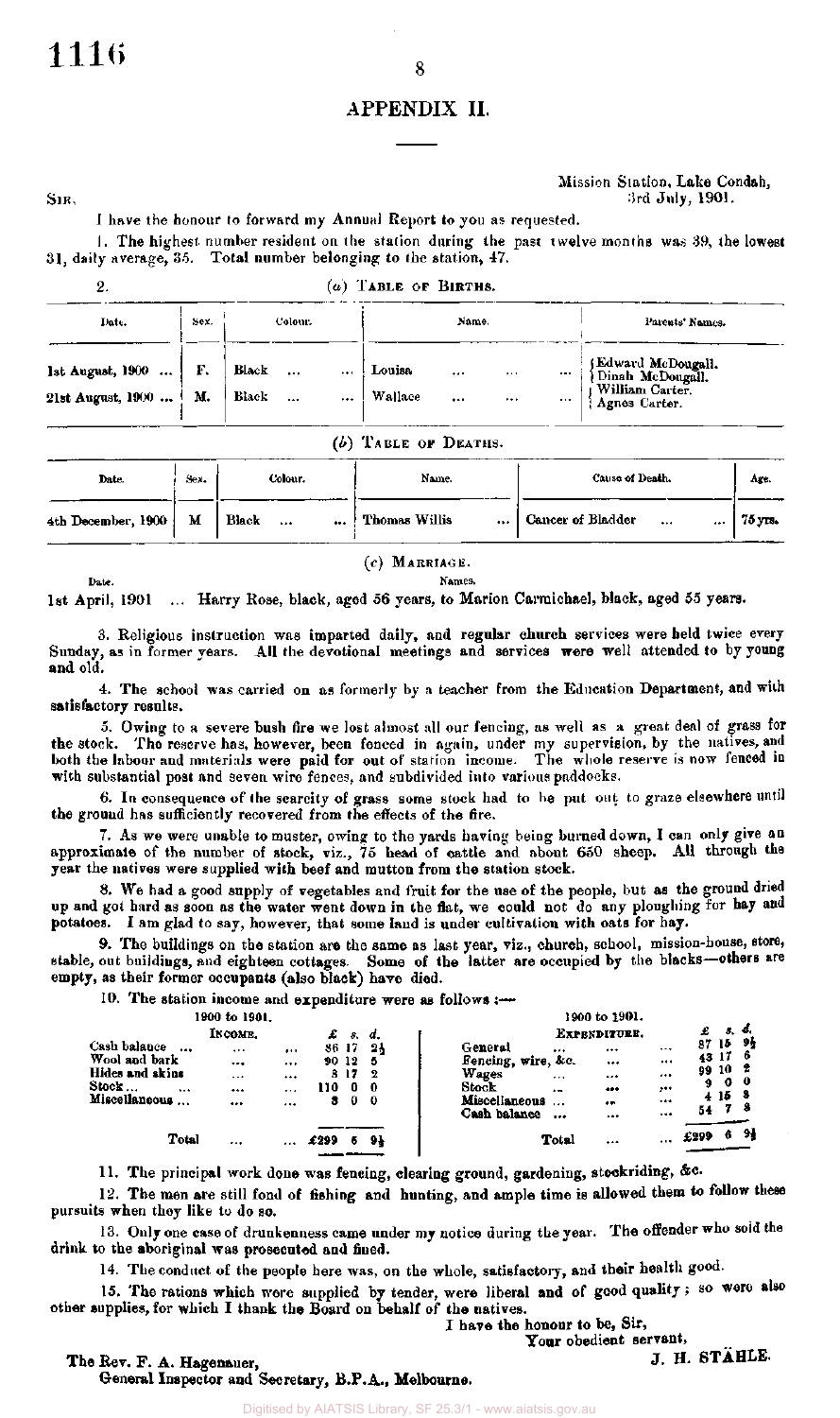#### APPENDIX III.

#### Aboriginal Mission Station, Ramahyuck, 12 th July, 1901.

In compliance with your request of the 29th of June, I have the honour to forward to you my Report for the past year on the state and progress of the mission work among the Aborigines under my care at this station and its neighbourhood.

1. The attendance at the station has been as follows:—

|           |          | 1900.    |                    |          |                   |   |          |            | 1901.    |                     |          |                    |
|-----------|----------|----------|--------------------|----------|-------------------|---|----------|------------|----------|---------------------|----------|--------------------|
|           |          |          | Highest<br>Number. |          | Lowest<br>Number. |   |          |            |          | Ilighest<br>Number. |          | Lowest.<br>Number. |
| July      |          | $\cdots$ | 60                 |          | 55                |   | Januarv  | $+ - -$    |          | 70                  |          | 70                 |
| August    | $\cdots$ | $\cdots$ | 62                 | $\cdots$ | 61                | ٠ | February |            |          | 52                  |          | 50                 |
| September | $\cdots$ | $\cdots$ | 69                 |          | 64                |   | March    | $+ + +$    | $\cdots$ | -51                 | $\cdots$ | 50                 |
| October   |          | $\cdots$ | 65                 | 1.1.7    | 64                |   | April    | <b>145</b> |          | 50                  | $+ + +$  | 49                 |
| November  | $\cdots$ |          | 68                 | .        | 66                |   | May<br>  |            |          | 49                  | $\cdots$ | 49                 |
| December  |          | $\cdots$ | 68                 |          | 66                |   | June     |            |          | 5υ.                 |          | 48                 |
|           | $-$      |          |                    |          |                   |   |          |            |          |                     |          |                    |

2. Number of marriages, births, and deaths.

(a) MARRIAGES: None.

 $(b)$  BIRTHS.

| Date of Birth.                | Name.                      | Sex. | Parents' Names.                                | Colour. |
|-------------------------------|----------------------------|------|------------------------------------------------|---------|
| 3rd October, 1900<br>$\cdots$ | Percy Phillip<br><br>$***$ | М.   | [Eliza Edwards<br>  William Edwards<br>---<br> | Black.  |

#### $(c)$  DEATHS.

| Date of Death,     | Name.         | Sex.   | Parents' Names.                             | Colour. | Age.      |
|--------------------|---------------|--------|---------------------------------------------|---------|-----------|
| 26th January, 1901 | Percy Phillip | <br>M. | (Eliza Edwards)<br>{William Edwards<br><br> | Black   | 3 months. |

3. There is a standing rule to have religious services every morning and evening, and twice every Sunday, and all have been well attended. Sunday school is kept morning and afternoon, and religious instruction to the children five times a week ; and fair progress is made with their bible lessons.

4 The day school has been in connexion with the Department of Education, until a few months ago, when unexpectedly the school was closed by the Department, but we have hope that ere long it will be opened again. In the meantime one of the educated aboriginal women is teaching the twelve aboriginal children in accordance with the programme of the Department. We earnestly hope that this remnant of aboriginal children may soon enjoy the benefit of State school teaching and inspection again.

5. The total quantity of land belonging to the Aboriginal Station Reserve is now only 750 acres, and very careful management is required to raise a sufficient supply of meat for station use.

6. There are 108 head of cattle of all kinds on the reserve, of which 23 cows are milked at present, from which a fair supply of milk and butter is obtained. Nineteen head of cattle and a number of sheep have been killed during the past year, and all the work in connexion with it has been done by the blacks.

7. The total income from this small reserve, besides the stock killed for fresh beef during the year, has been as follows :—

|                                                       |              | INCOME.          |                                                 |   | £t.                              | d.                  |                                              | EXPENDITURE.                          |                          |          |                            | я. d. |  |
|-------------------------------------------------------|--------------|------------------|-------------------------------------------------|---|----------------------------------|---------------------|----------------------------------------------|---------------------------------------|--------------------------|----------|----------------------------|-------|--|
| Balance from last year<br>Surplus stock<br>Hides, &c. | <br>$\cdots$ | <br><br>$\cdots$ | $\bullet\bullet\bullet$<br>$\cdots$<br>$\cdots$ | 6 | $2\overline{5}$<br>22 10<br>5 13 | $\mathbf{0}$<br>- 6 | General<br>Wages<br>$\cdots$<br>Cash balance | <br><br><br>$\ddotsc$<br><br>$\cdots$ | $\cdots$<br>$\cdots$<br> | 27.19.11 | 611 6<br>$0\quad 3\quad 6$ |       |  |
| Miscellaneous<br>Total                                | $4 + 4$      | <br>$\cdots$     | $\bullet$<br>                                   | 0 | 34 14 11                         | 90                  | Total                                        |                                       |                          | 34 14 11 |                            |       |  |

8. The number of buildings on the station is still the same as formerly, and through the kind assistance of the Board, all the cottages for the aborigines have been repaired, and nice verandahs added to each, so that these dwellings have not only added great improvement in their appearance, but especially in comfort to all the inhabitants, and is highly appreciated by all of them.

9. The last family of half-castes, who resided hitherto at the station under the Board's certificate, left a few months ago, and have settled down in the neighbouring township at Stratford, and a pure black family had to be removed to Coranderrk Station, whereby the number of our inhabitants has been greatly reduced. It may be of interest to state here that the number of half-castes since the passing of the so-called Half-Caste Act, who left this station to earn their own living is 59, of whom three have since died.

10. I am sorry to say that the evil of drunkenness still exists, and a few of the men give great offence to white people, and also to some of their relatives, and it seems that the punishment by the police courts is not effective.

11. The health of the people has been very good during the past year.

12. In conclusion, I beg to state that the supplies of rations and clothes have been very good and liberal, and in the name of our people, I herewith present our best thanks to the Board and the Government for the same.

I have the honour to be, Sir,

Your obedient servant,

JOHANNES HAGENAUER, Acting Manager.

The Secretary, Board for Protection of the Aborigines, Melbourne. No. 42.

SIR,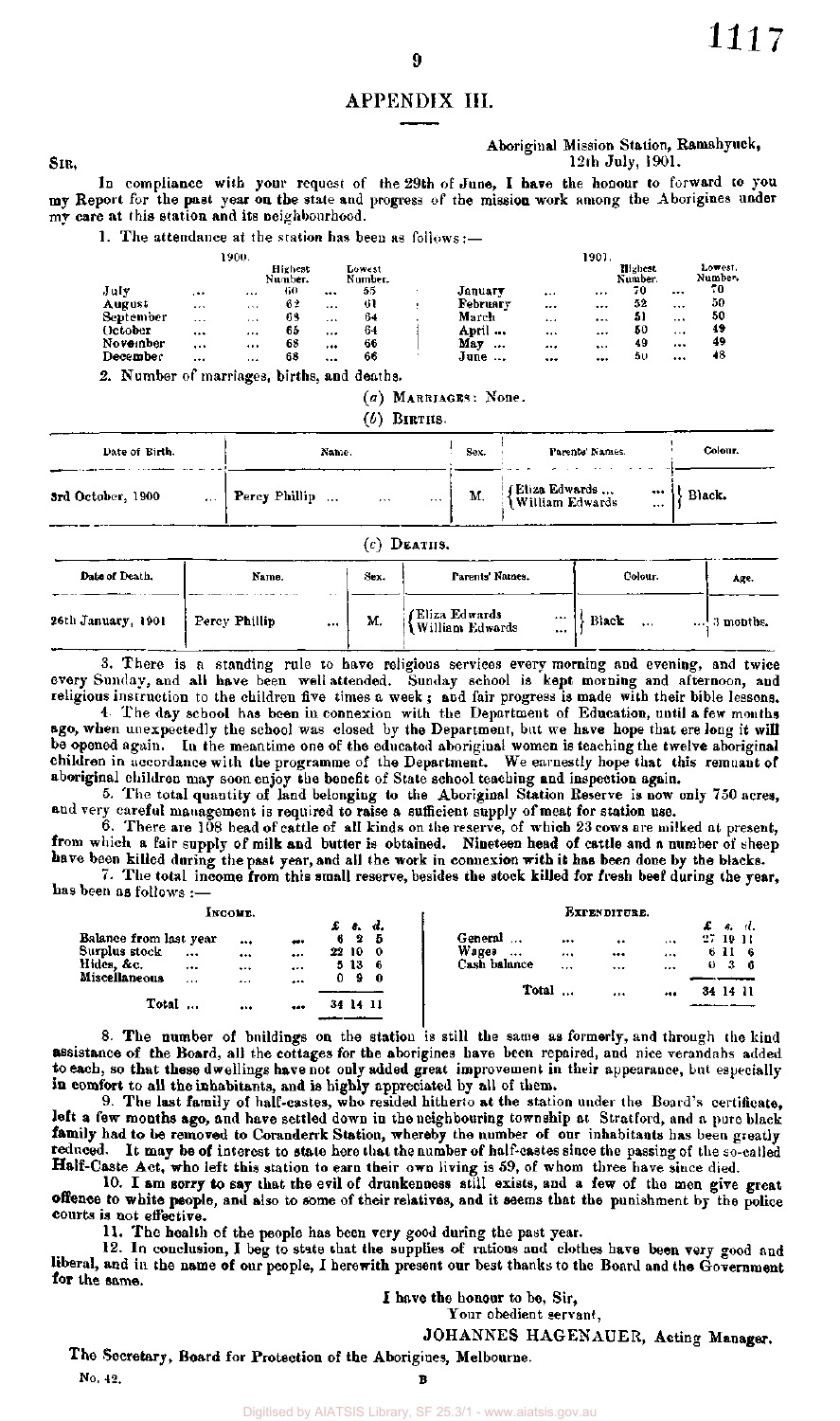#### APPENDIX IV.

#### Church Mission Station, Lake Tyers, 2nd July, 1901.

To the Rev. F. A. Hagenauer, Secretary, &c., B.P.A.

SIR,

I have the honour to forward my Report for the year ended 30th June, 1901.

1. The number of Aborigines attending the station is as follows :—

| 1900.<br>July | $\cdots$ |    | Lowest.<br>42 |          | Highest.<br>42 | 1901.<br>January |          |         | Lowest.<br>47 |      | Highest.<br>48 |
|---------------|----------|----|---------------|----------|----------------|------------------|----------|---------|---------------|------|----------------|
| August        | $\cdots$ | $$ | 42            |          | 42             | February         | $\cdots$ |         | 47            | .    | 48             |
| September     |          |    | 43            | $\cdots$ | 43             | March            |          | $$      | 44            |      | -61            |
| October       |          |    | 44            |          | 47             | April            | $\cdots$ |         | 45            |      | 45             |
| November      |          |    | 41            |          | 41             | May<br>          |          |         | 36            | $+1$ | 42             |
| December      |          |    | 45            |          | 46             | June             |          | $\cdot$ | 40            |      | 41             |

2. The number of births and deaths is as follows :—

BIRTHS.

| Date.                             | Child's Name.                                                                  | Sex.             | Parents' Names.                                                                                                  | Colour.          |
|-----------------------------------|--------------------------------------------------------------------------------|------------------|------------------------------------------------------------------------------------------------------------------|------------------|
| 6th July, 1901<br>23rd July, 1901 | Ida May<br>$\cdots$<br>$\sim$<br>$\cdots$<br>Ethel Margaret Tyers<br>$\ddotsc$ | Female<br>Female | f Thomas Johnson<br>Hate Johnson<br>1.11<br>$\cdots$<br>(Ernest Mobourne )<br>(Maggie Mobourne )<br>$\cdots$<br> | Black.<br>Black. |
|                                   |                                                                                |                  |                                                                                                                  |                  |

#### DEATHS.

| Date.                                    | Name.                            | Sex. | Age.                                      | Cause of Death.                                    | Colour.          |
|------------------------------------------|----------------------------------|------|-------------------------------------------|----------------------------------------------------|------------------|
| 5th October, 1900<br>10th February, 1901 | Kitty Chase<br>Henry Barratt<br> | Male | Female   76 years<br>S <sub>1</sub> years | Influenza, senile decay<br><br>  Gunshot wound<br> | Black.<br>Black. |

3. Divine service is held daily, morning and evening, and religious instruction is given to the children by Miss Bulmer. The day school is under the direction of the Education Department, the teacher being Miss Rebecca Perry.

4. The reserve consists of 4,000 acres, which is divided into paddocks. There is also an orchard of about 4 acres, stocked with fruit trees, which has borne a very good crop of fruit during the late season. There is also a vegetable garden of about 2 acres, which supplies the station with vegetables.

5. The stock on the station consists of 60 head of mixed cattle and 320 sheep.

6. Statement of income and expenditure :—

|                                                        | Іксомб.                           |                   |      |                                  |                    |              | EXPENDITURE. |                        |                     |            |
|--------------------------------------------------------|-----------------------------------|-------------------|------|----------------------------------|--------------------|--------------|--------------|------------------------|---------------------|------------|
| Balance from last year<br>Sale of wool<br>timber<br>,, | $\mathbf{r}$ and $\mathbf{r}$<br> | <br>$\ddotsc$<br> |      | £ s.d.<br>18 10<br>30<br>63 14 3 | General<br>Balance | <br>         | <br>         | <br><br>99 14<br>13 13 | $f \cdot f \cdot d$ | - 2<br>- 2 |
|                                                        | Total<br>$\ddotsc$                | $1 + 1$           | £113 |                                  |                    | <b>Total</b> |              | $$ £113                |                     |            |

7. The number of buildings is the same as last year. A few alterations have been made in some of the houses. The work has been done by William Hayes, an aboriginal, who has developed into a very creditable carpenter and bricklayer.

8. The employment of the men consists in gardening and other station work.

9. The people still hunt native game.

10. We use all lawful means to keep the people from drink. On several occasions drink has been supplied to them, but, as a rule, this does not come under my observation, as they get drink away from the Station. The death of the man Henry Barratt was caused by drink being supplied to him.

11. The annual supply of clothing was distributed among them at Easter; the goods were suitable in quality, and in quantity were sufficient to supply all on the station. On behalf of the Aborigines, I desire to tender thanks to the Board for their attention to the comfort and welfare of the Aborigines. The stores of flour, &c., has been supplied regularly, and the quality has been excellent.

> I have the honour to be, Sir, Your most obedient servant,

> > JOHN BULMER.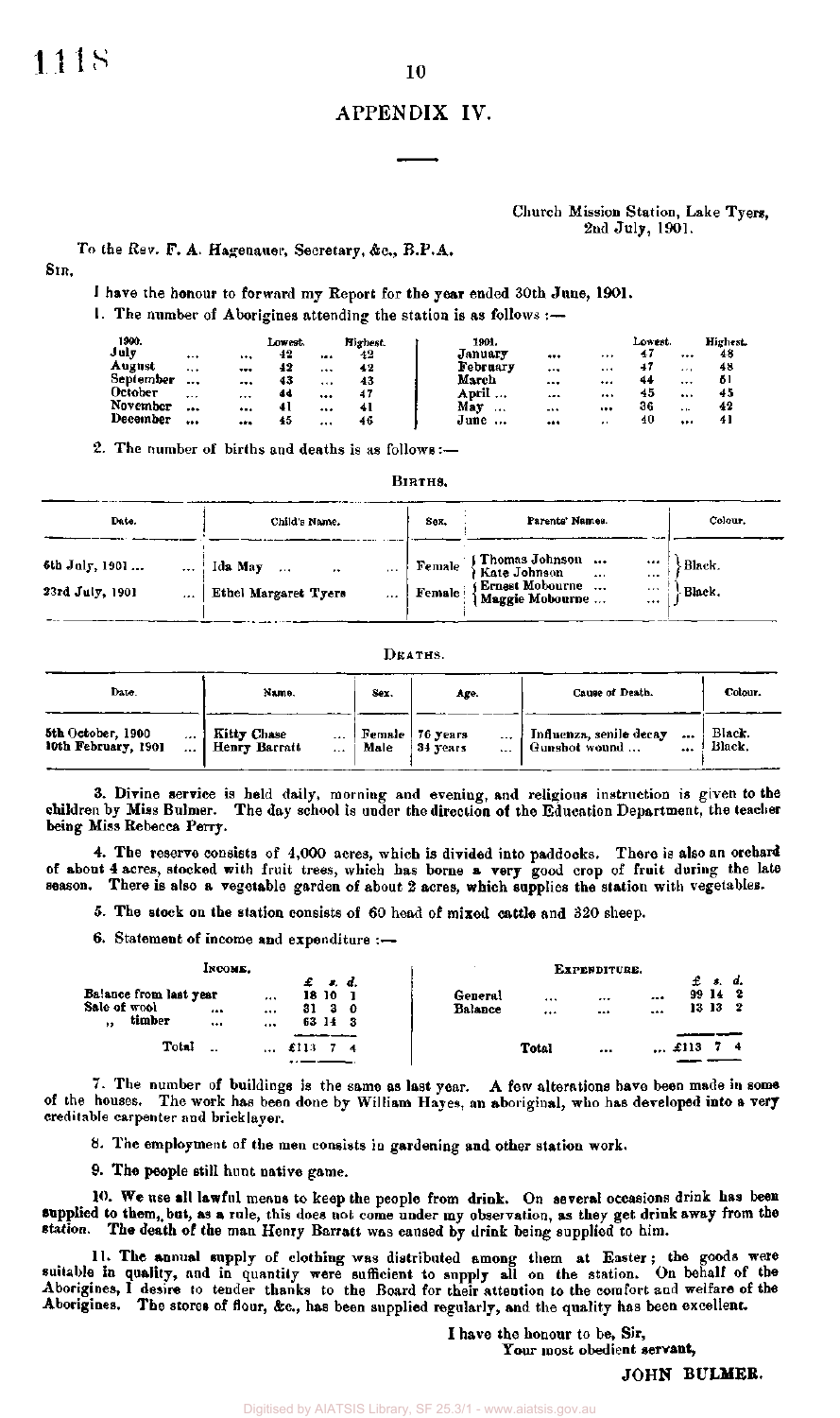#### APPENDIX V.

Ebenezer Mission Station, Antwerp, 1st July, 190!.

SIR,

In answer to your request I have the honour to forward herewith my Annual Report for the above station for the past year, ended on the 30th of June. The particulars of which are as follows :—

1. The number of Aborigines residing and attending the station during the past year, as reported in my monthly returns, has been as follows:-

> The lowest number was 16. The highest number was 26.

The total number who may claim this station as their home is 40. The absentees do not claim nor receive any supplies, but state that as free British subjects they may go where they please.

2.  $(a)$  MARRIAGES : Nil.

*(b)* BIRTHS : Nil.

*(c)* DEATHS : Nil.

3. Divine services have been held regularly both on Sundays and week days, and have been fairly well attended. Religious instruction is given daily after morning prayers to the black children by Mrs. Bogiseh, in church, and the children have likewise attended Sunday school lessons given by Mrs. Bogisch.

4. The day school is under the Department of Education, and is attended by 30 children. There are 15 black and half-caste and 15 white children from the neighbourhood. They receive their instruction, according to the departmental standard, from Miss Tyrie, a duly qualified female teacher, and good progress is made.

5. The area of land belonging to the Aboriginal Reserve has been 3,607 acres, well fenced and subdivided into several paddocks, but as the area of land is rather large for the small number of remaining blacks, 2,000 acres on the left side of the river has been handed back to the Department of Land, and when this transaction is completed there remain only  $1{,}607$  acres, which is considered enough for the greatly reduced number of blacks.

6. The stock on the station consists of 9 cows, 3 heifers, 1 steer, 9 calves, also of 500 sheep and several horses.

#### 7. STATEMENT OF INCOME AND EXPENDITURE.

| INCOME.                                              |          |                      |                | EXPENDITURE.                              |    |                                     |              |                  |                  |                              |         |                                                                  |  |
|------------------------------------------------------|----------|----------------------|----------------|-------------------------------------------|----|-------------------------------------|--------------|------------------|------------------|------------------------------|---------|------------------------------------------------------------------|--|
| Balance from last year<br>Produce (Wool, Wheat, &c.) | $\cdots$ | $\cdots$<br>$\cdots$ | 29<br>106 li 6 | $\pmb{E}$ , as $\pmb{d}$ .<br>$3 \quad 3$ |    | General<br>Wages<br>Balance forward | <br>$\cdots$ | <br><br>$\cdots$ | $\cdots$<br><br> | $\cdots$<br>$-1$<br>$\cdots$ |         | $E$ $s$ , $d$ ,<br>$62 \t 7 \t 3$<br>$26\quad 5\quad 6$<br>47.20 |  |
|                                                      |          |                      | £135 14        |                                           | -9 |                                     |              |                  |                  |                              | £135149 |                                                                  |  |

All accounts are duly examined and audited by an officer of the Board.

8. The number of buildings are thirteen, including church, school-house, and manager's residence, erected by the Moravian Mission Board. Most are built of limestone, and several native cottages are built of weatherboards, erected by the Board for the Protection of Aborigines, and all are under the Board's control.

9. The men have been employed in gardening, attending to stock, and other station work, for which they receive a small amount of wages. The women have to attend to their household duties.

10. The only game we have here are rabbits, foxes, hares, and opossums, the latter are now very scarce.

11. I regret to state that cases of drunkenness occasionally occur.

12. The supply of rations and clothing, &c., has been very good, for which I return the best thanks to the Board on behalf of our Aborigines.

I have the honour to be, Sir,

Your obedient servant,

H. P. BOGISCH.

The Secretary, B.P.A., Rev. F. A. Hagenauer, Melbourne.